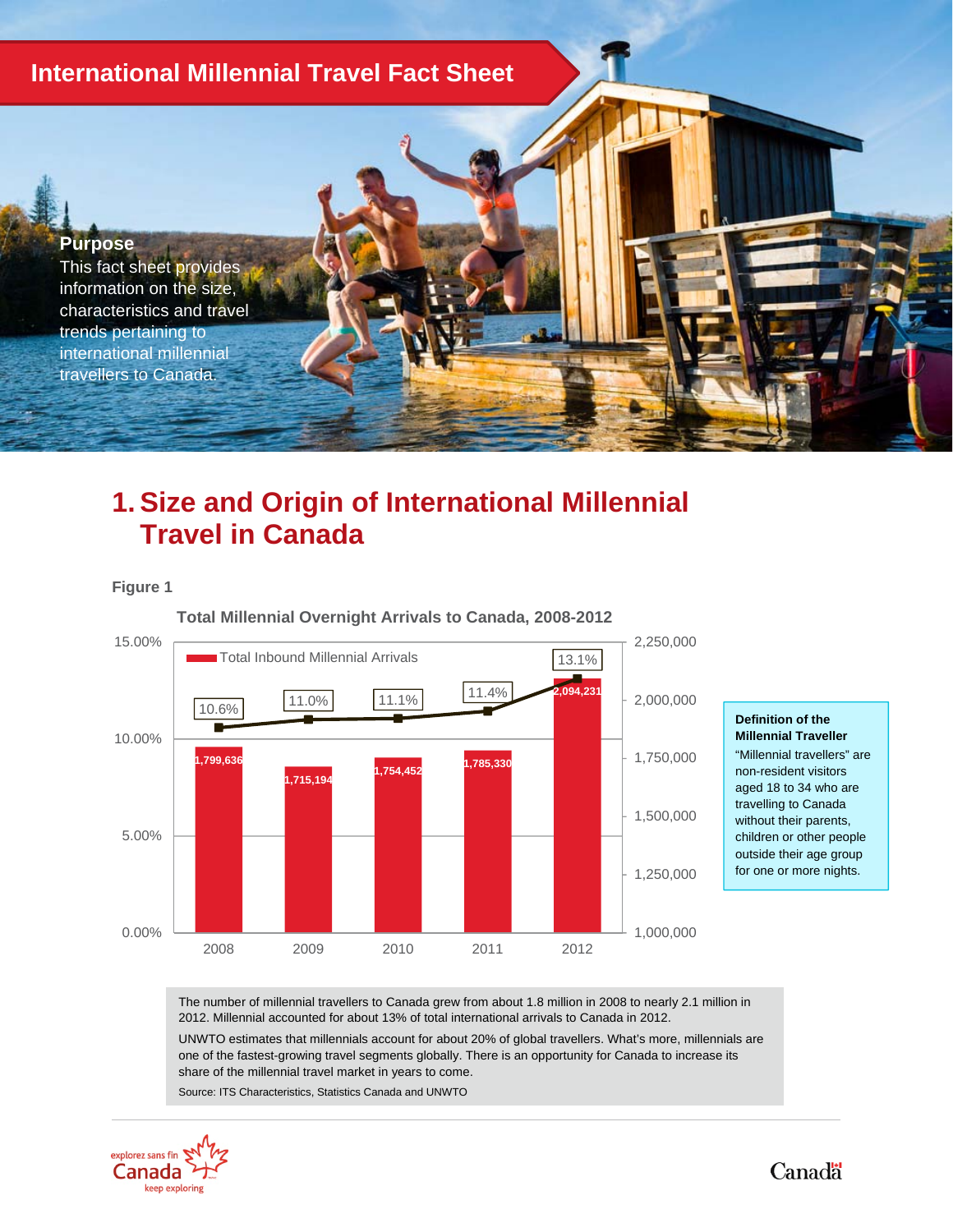### **Figure 2**

| <b>Millennial Overnight Arrivals to Canada, 2010-2012</b> |                              |            |                              |            |                              |            |  |  |  |  |
|-----------------------------------------------------------|------------------------------|------------|------------------------------|------------|------------------------------|------------|--|--|--|--|
|                                                           | 2010                         |            | 2011                         |            | 2012                         |            |  |  |  |  |
|                                                           | Number of<br><b>Arrivals</b> | % of Total | Number of<br><b>Arrivals</b> | % of Total | Number of<br><b>Arrivals</b> | % of Total |  |  |  |  |
| Overseas                                                  | 840,731                      | 47.9%      | 881,981                      | 49.4%      | 912,736                      | 43.6%      |  |  |  |  |
| US                                                        | 913,721                      | 52.1%      | 903,349                      | 50.6%      | 1,181,495                    | 56.4%      |  |  |  |  |
| <b>Total Inbound</b><br><b>Millennial Arrivals</b>        | 1,754,452                    | 100.0%     | 1,785,330                    | 100.0%     | 2,094,231                    | 100.0%     |  |  |  |  |

Approximately 56% of millennial travellers to Canada are from the US, with 44% from overseas.

The US is by far the largest source of millennial visitors to Canada, followed by Europe, Asia and Latin America/Caribbean.

Source: ITS Characteristics, Statistics Canada 2012

## **Figure 3**



### **Overnight Millennial Visitors by Region of Origin in 2012**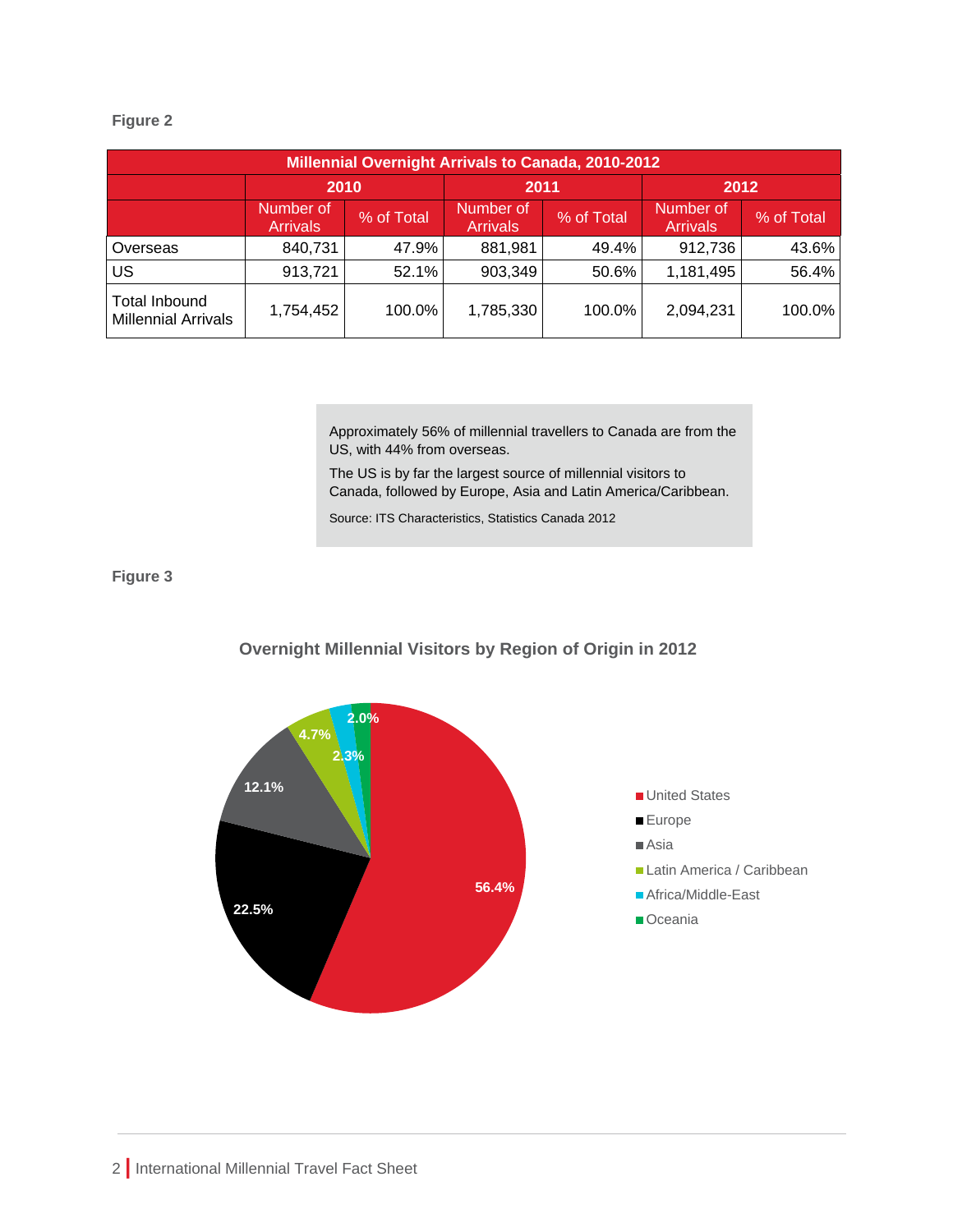#### **Figure 4, 5 & 6**



#### **Overseas Millennial Arrivals and Market Potential in 2012**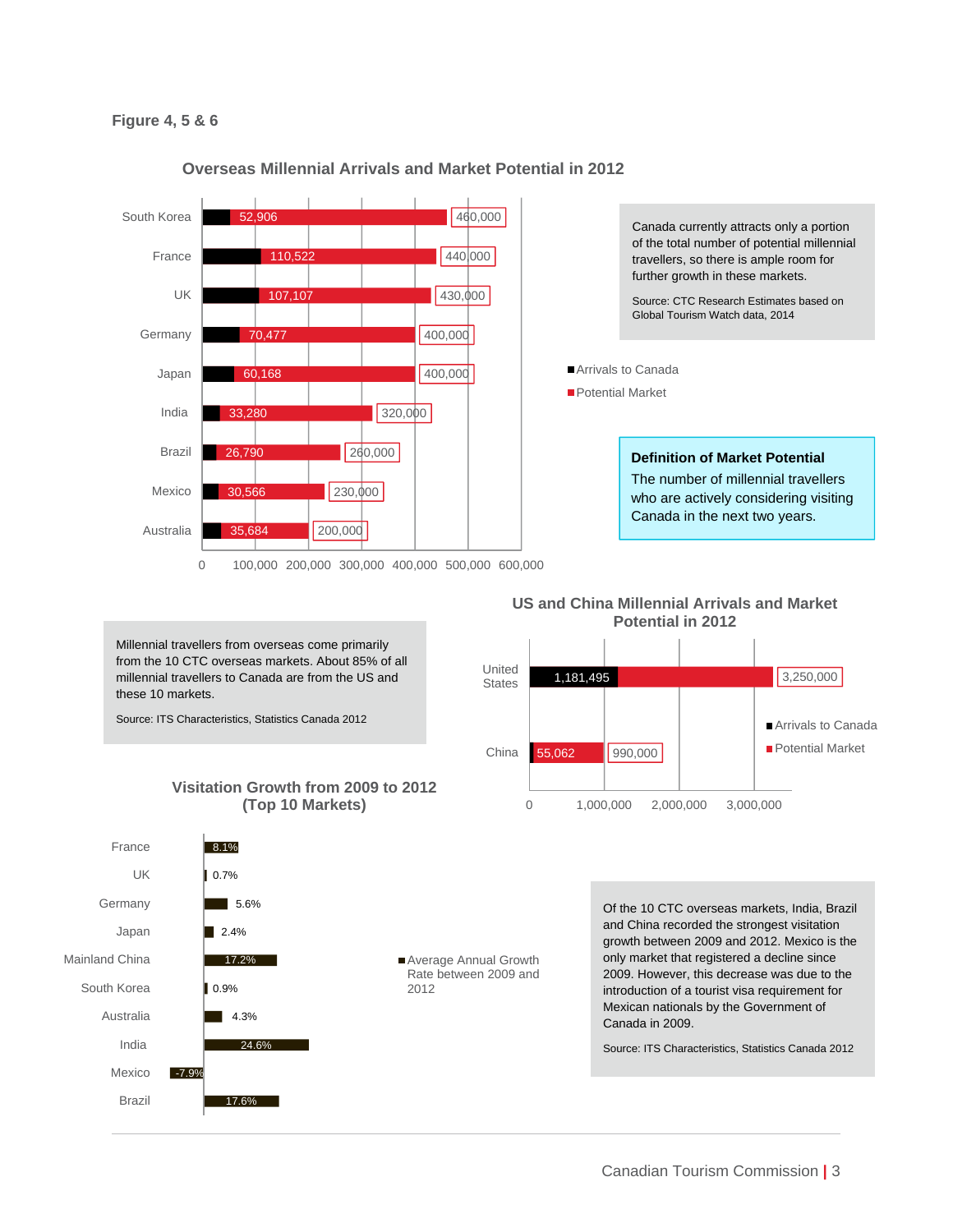# **2. Trip Spend and Duration**

**Figure 7** 

| <b>Total Tourism Revenues in 2012</b>    |                        |                       |                                                |                       |                                       |                       |  |  |  |  |  |
|------------------------------------------|------------------------|-----------------------|------------------------------------------------|-----------------------|---------------------------------------|-----------------------|--|--|--|--|--|
|                                          | <b>Millennials</b>     |                       | <b>Other Travellers (excl.</b><br>Millennials) |                       | All Travellers (incl.<br>Millennials) |                       |  |  |  |  |  |
|                                          | Total<br>Spending (\$) | Share of<br>Total (%) | <b>Total Spending</b>                          | Share of<br>Total (%) | <b>Total Spending</b><br>ь            | Share of<br>Total (%) |  |  |  |  |  |
| US                                       | 684,080,302            | 30.4%                 | 5,649,705,812                                  | 56.4%                 | 6,333,786,114                         | 51.6%                 |  |  |  |  |  |
| Overseas                                 | 1,569,033,029          | 69.6%                 | 4,368,652,914                                  | 43.6%                 | 5,937,685,943                         | 48.4%                 |  |  |  |  |  |
| Total                                    | 2,253,113,331          | 100.0%                | 10,018,358,726                                 | 100.0%                | 12,271,472,057                        | 100.0%                |  |  |  |  |  |
| Share of<br>Total<br>Spending<br>$(\% )$ | 18.4%                  |                       | 81.6%                                          |                       | 100.0%                                |                       |  |  |  |  |  |

Youth travellers contribute 18.4% of total international tourism revenues in Canada, spending a total of \$2.25 billion in 2012.

Millennial travellers from overseas account for 70% of international millennial tourism revenues, while US millennials account for 30% of the total.

Source: ITS Characteristics, Statistics Canada 2012

### **Figure 8**



**Average Spending Per Pleasure Trip in Canada in 2012**

Millennial travellers contribute 12.4% of total inbound expenditures attributable to pleasure travel in Canada, spending a total of \$733 million in 2012.

 Millennial pleasure travellers spend an average of \$1,077 per trip in Canada, which is more than other travellers (\$740 per trip) because they tend to stay in Canada longer.

Millennial pleasure travellers from overseas spend more per trip than other overseas travellers. However, other US travellers spend more than US millennials, mainly because their average trip duration is longer.

Source: ITS Characteristics, Statistics Canada 2012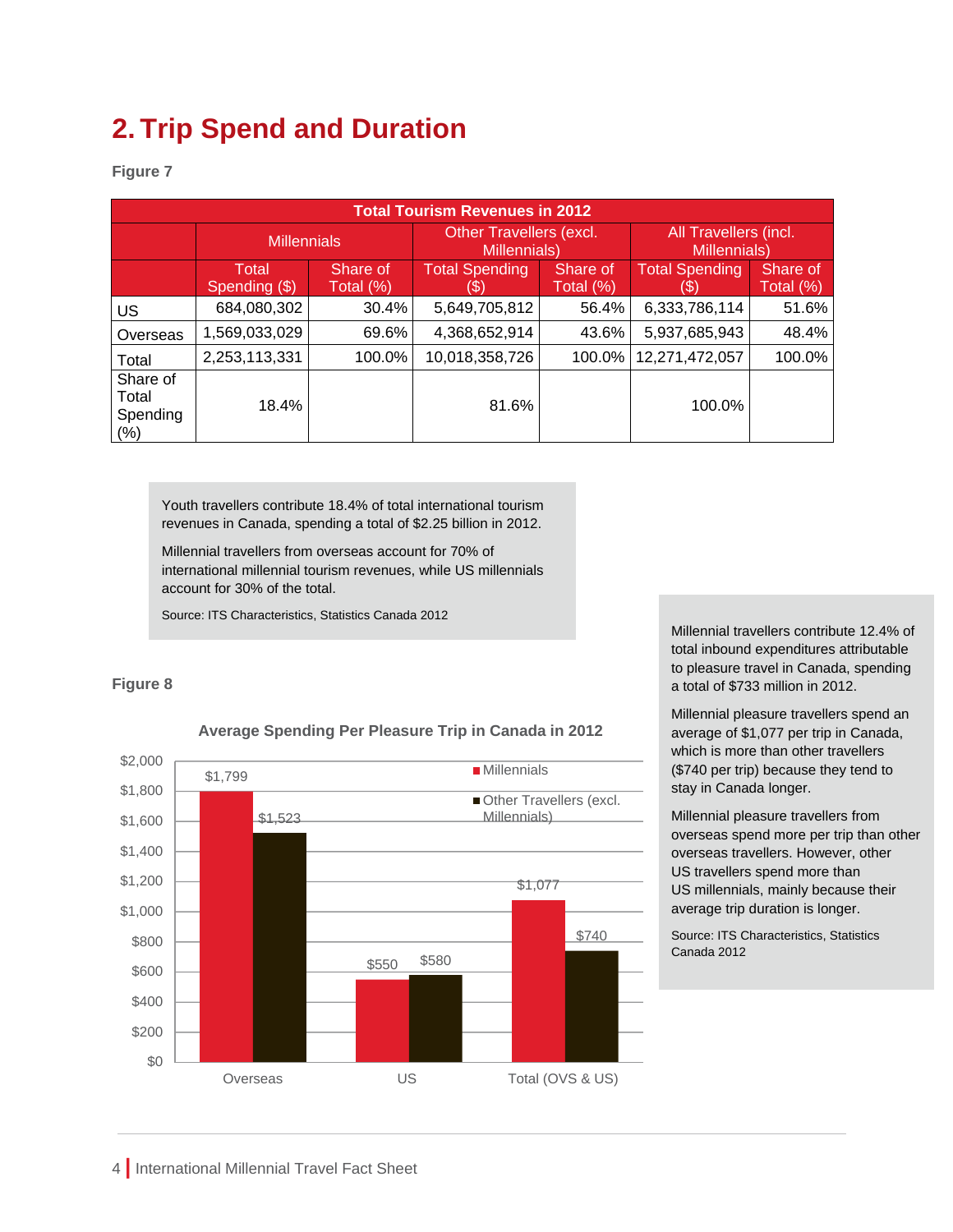



**Average Trip Duration in Canada in 2012 (Number of Days)**

The average trip duration of millennial travellers to Canada is longer than that of other travellers. Millennials spend an average of 4.7 days (US visitors) and 27.4 days (overseas visitors) in Canada, compared to 4.2 days (US visitors) and 16.8 days (overseas visitors) for all other travellers to Canada.

Millennials take longer business/work trips as well as pleasure trips, except for the US market, where other travellers stay longer on average than millennials.

Source: ITS Characteristics, Statistics Canada 2012